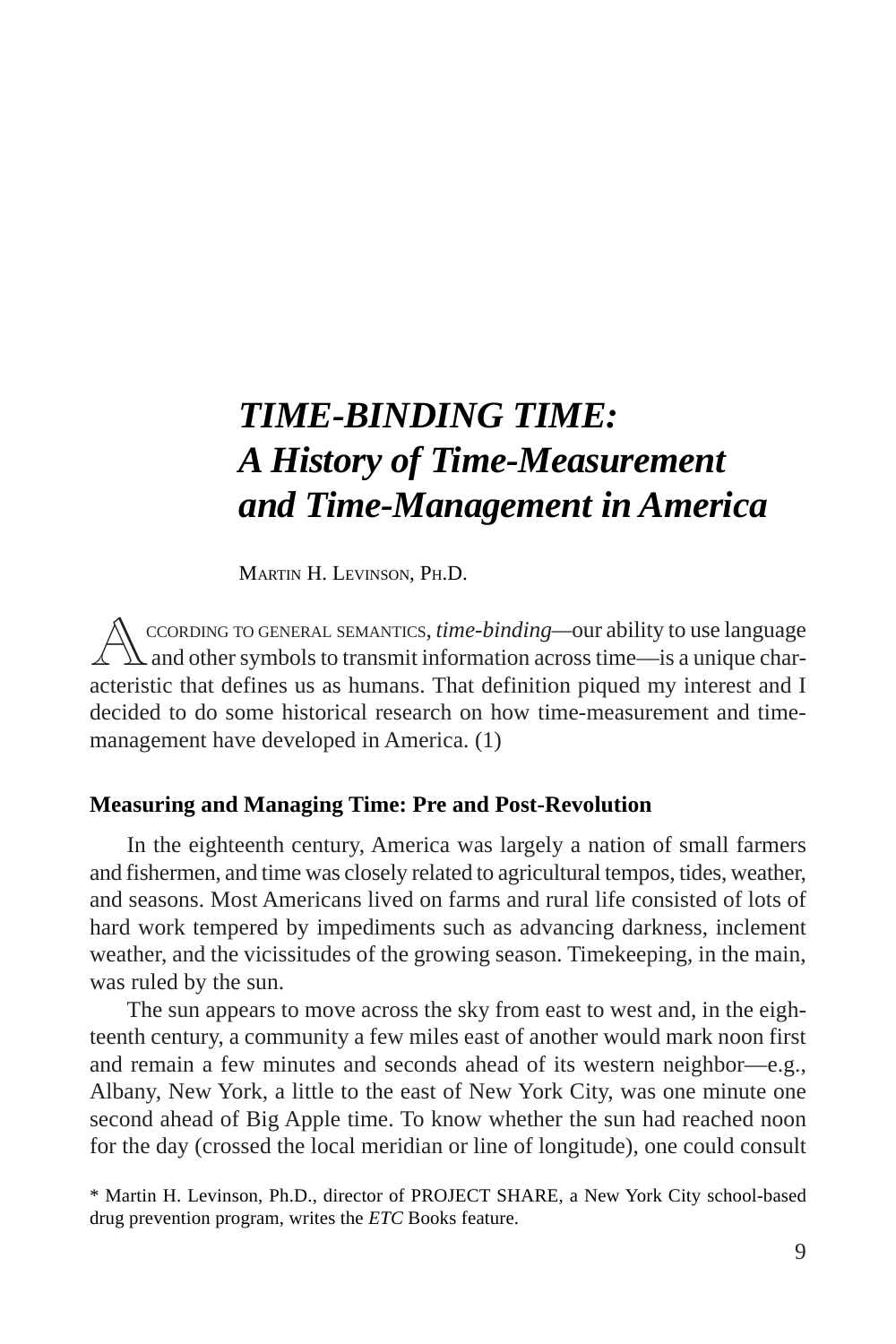a south-facing noon mark—the simplest noon-mark was a line running northsouth scratched into the horizontal surface of a floor or windowsill. Sundials were ubiquitous and measured time with accuracy that was close to the mechanical timepieces of the period.

Rural life did not cease at night—firelight, candles, and moonlight could be used for illumination. Almanacs forecast phases of the moon, as did mechanized indicators on clock dials (the dial of a tall case clock tracked the moon's waxing and waning). Almanacs also provided data that presumed a reader's capacity to recognize the brightest stars in the sky, to track the planets, and to use the heavens as a way to mark time.

Notions about time went beyond pragmatic use. The clock had become a compelling metaphor to explain how the universe operated (like a giant clockwork—rationally and in an orderly manner). Although Isaac Newton never employed the metaphor, he buttressed the idea of the orderly functioning of the cosmos through his magnum opus *Philosophiae Naturalis Principia Mathematica* (1687). Newton postulated that matter moved in regular, predictable ways through space and time under the influence of gravity.

Newton's ideas about the disciplined working of the universe strongly influenced Enlightenment thought and science in the Colonies. By the middle of the eighteenth century, Newton's "natural philosophy" was a dominant doctrine in American colleges. To support texts that advanced the Newtonian view that time was absolute and one-way, advancing and constant everywhere, colleges hired master craftsmen to prepare three-dimensional teaching aids to link clocks, calendars, and nature. These clockwork-driven models demonstrated the relative motions of the solar system, the workings of the Newtonian universe.

Few clocks were made in America before the Revolution—most were imported from England. Although clocks could keep time to the second, there were clocks that only came with an hour hand. These clocks were usually reliable to the closest quarter hour—agricultural work did not have to be calibrated to the minute. But some individuals wanted to keep more accurate time. Thomas Jefferson installed a clock at Monticello in 1805 that had a dial with three hands to indicate hours, minutes, and seconds for scheduling indoor household chores.

Watches were also used in America to tell time. They were intriguing little mechanisms, somewhat expensive, and fashion accessories. A man wore his watch in his fob, a pocket with a horizontal opening below the waist of his breeches—consulting the time drew attention to the fact that a man was wealthy enough to own a watch. A woman typically wore her watch openly at the waist, on the right side. Thomas Jefferson gave each of his granddaughters, on their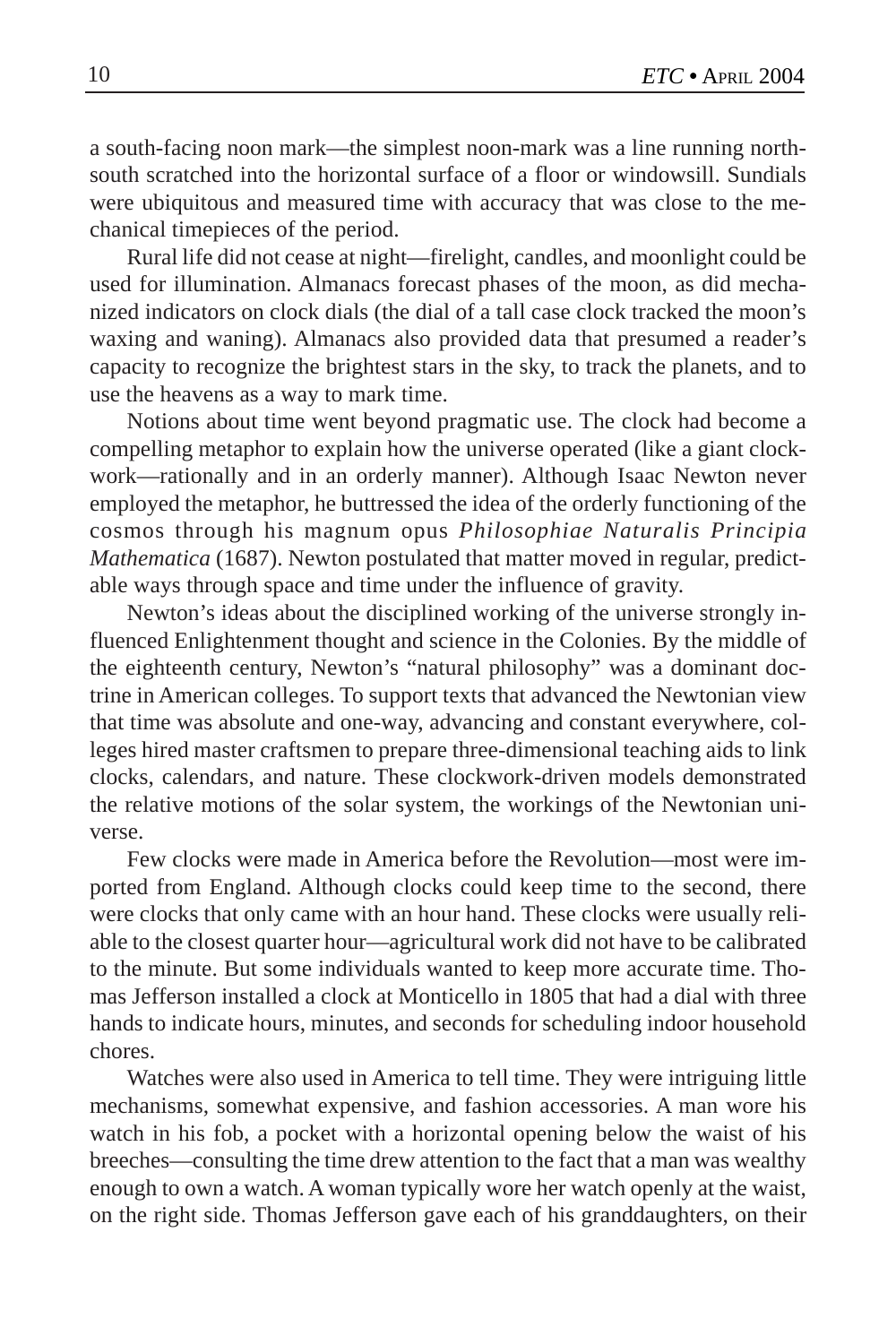twelfth birthdays, a personal slave and a gold watch. The present of the watch symbolized the children's entry into the time-conscious world of grownups.

Colonial businessmen had more flexibility in scheduling than today's executives. A typical workday might consist of three hours of business duties, with the balance of the day spent on government, church, or social obligations. But as the new republic began to shift from agriculture and commerce to an industrial economy, success depended on the timely trading of goods. Benjamin Franklin advised his countrymen: Time is money.

The U.S. Postal Service exemplified the new focus on time. The Post Office Act of 1792 established a nationally coordinated system to quicken mail delivery. Four years later the Post Office announced a day-by-day timetable for the post mail that ranged from Canada to South Carolina. A relay of post riders and stagecoaches operated on a regular schedule, with specific days and hours of departure. Until the arrival of the telegraph in 1844, these mail carriers were the archetype of speed and celerity.

## **Measuring and Managing Time: Early to Mid-Nineteenth Century**

As the industrial revolution took hold, and with the development of the automated factory, people began to be governed more and more by machine time. Work steadily moved out of homes and small workshops to large factories and wages based on time became the norm. To maximize work time, management set fixed workday schedules and installed factory clocks and bells to establish operating hours and to call workers.

The earliest factories ran from sunrise to sunset and workers received pay by the day. With the spread of artificial lighting this method of pay became a problem for workers since their working day was lengthened but their remuneration remained the same. Gradually, standard work time was implemented and patterns developed that separated leisure from work.

In the eighteenth century, individuals might work more than a twelve-hour day, but they could take breaks for eating, drinking, conversations, or other non-work related tasks. But nineteenth-century factory-time was geared for work only, so the end of the workday marked the start of free time. Men went home to their wives whose pattern of life had also been significantly affected by the Industrial Revolution.

The new factories of the Industrial Era denied middle-class women their economic role as domestic producers of clothing, food, and other necessities. A new view emerged of a woman's role—"the cult of domesticity." The bestknown book on the subject, *A Treatise on Domestic Economy* (1847) by Catharine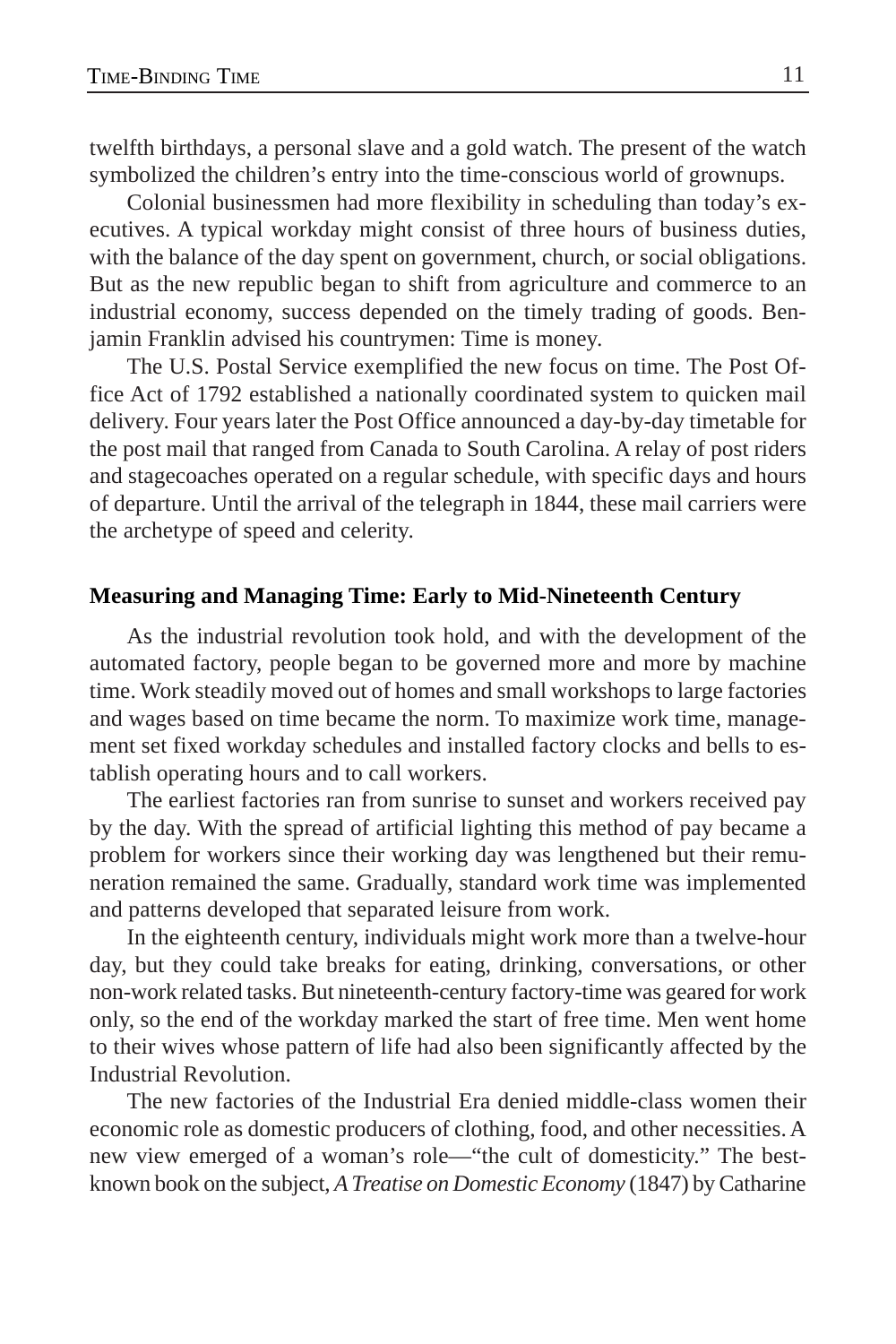Beecher (the sister of Harriet Beecher Stowe, author of *Uncle Tom's Cabin*), emphasized household habits that were designed not to waste time.

 Schools were also mindful of the efficient use of time. By the 1830s, white children were attending public schools where they were conditioned to a clockregulated day. A ringing bell called children to class, a clock in each classroom organized their lessons, and reading the clock dial was taught early-on. Students were punished for lateness and awarded certificates for punctuality.

Concern about shifting notions of time was particularly evidenced in nineteenth-century efforts to preserve a stringent observance of Sunday as a day of rest. At the beginning of the century Sabbatarians failed to keep local post offices from opening on Sundays. They would also fail to stop Sunday railroad and steamboat travel, theater performances, newspaper sales, and openings of saloons, libraries, and museums.

Clock sales increased steadily during the nineteenth century and by the 1870s clock-making had become a full-scale industry in America. With an emphasis on home furnishings, many individuals wanted a clock in their home even if they couldn't tell time—and they began to think in terms of time "of the clock" or "o'clock."

Americans also had a strong desire for watches, many of which were imported in the first half of the nineteenth century from England and Switzerland. In the 1850s, at what would become The American Watch Company of Waltham, Massachusetts, the world's first machine-made watches were developed. Waltham watches proved so good that at the Philadelphia Centennial Exposition in 1876, Swiss watchmakers sent a representative to learn American techniques.

Railroads, a major nineteenth-century industry, were particularly interested in accurate timekeeping for the safe running of trains and for scheduling timetables. Slowly but surely, a network of railroad regional times replaced a hodgepodge of local times. In 1873, there were over seventy regional railroad times across the United States. In 1883, on the brink of the railroad's introduction of standard time, there were about fifty. The railroads, and the telegraph, particularly demonstrated the importance of the time-related values of productivity and speed.

# **Measuring and Managing Time: Late-Nineteenth to Early-Twentieth Century**

In 1869, Charles F. Dowd, the principal of the Temple Grove Ladies Seminary in Saratoga Springs, New York, proposed that there be a national system of standardized time zones. Fourteen years later, the railroad industry imple-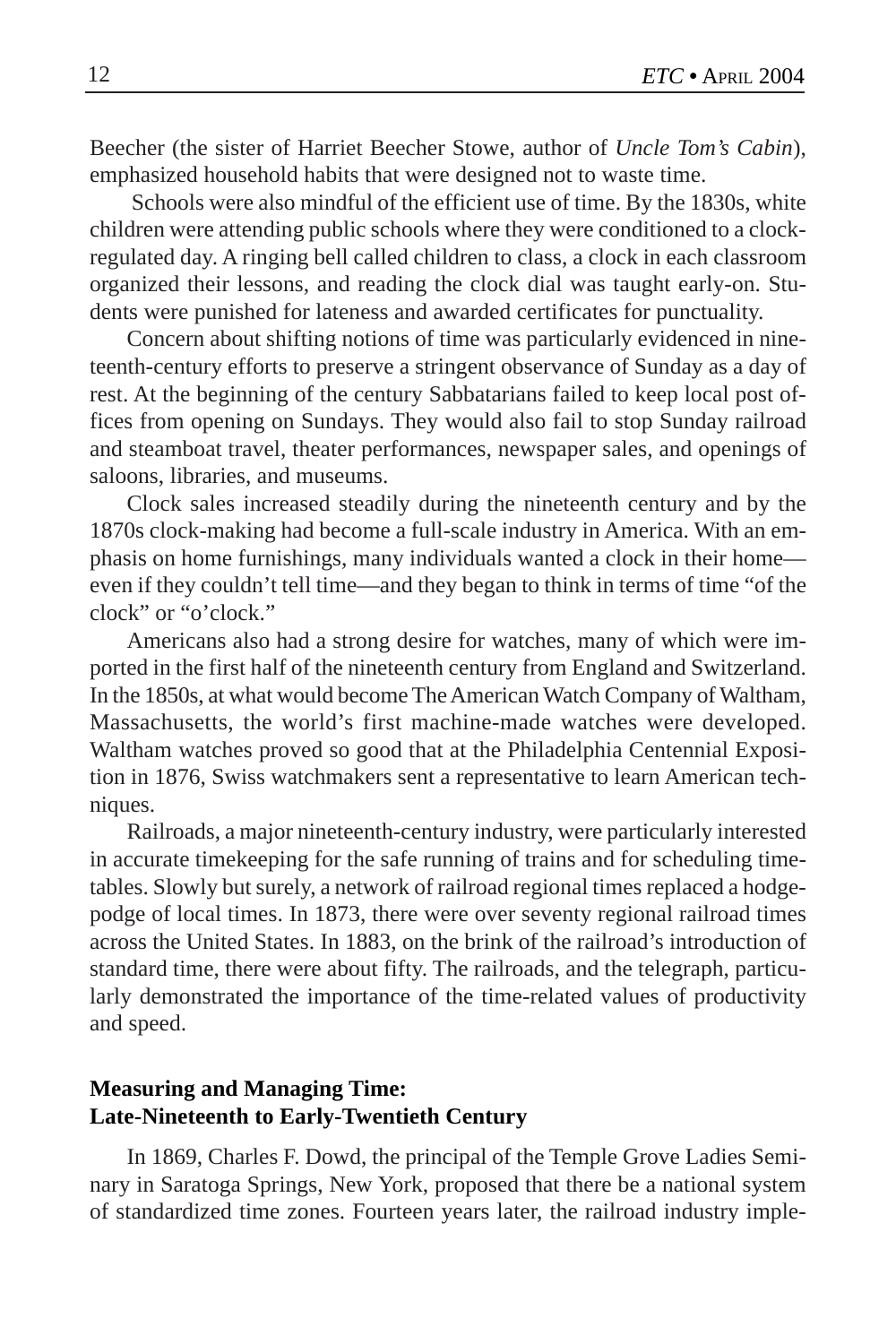mented that vision by agreeing on a system of five distinct time zones in North America—Intercolonial (now Atlantic), Eastern, Central, Mountain, and Pacific.

Most cities and towns quickly adopted the standard time zones and gave up "local time." But there was some dissent. For example, some cities geographically out of synch with the new time zones demurred, and so did individuals and groups who objected to being "bossed around" by the railroads. There was also opposition by those who thought an artificial system of time zones was against the natural order of the universe—clock time is an abstraction of nature and standard clock time is even more removed from the sun's actions. However, most people considered the new standard time a practical and useful idea.

In 1884, diplomats and scientists met at the International Meridian Conference, held in Washington, and recommended that the world's nations decree a prime meridian in Greenwich, England; that longitude be counted east and west from the prime meridian up to 180 degrees in each direction; and that a universal day be adopted beginning in Greenwich at midnight—after the British *Nautical Almanac* was published in 1767 many nations had adopted Greenwich time for navigation and for scientific observations. World time became standardized.

In 1918, Congress approved an act to save daylight and provide standard time for the United States. The law was passed as a way to save fuel and promote efficiency during World War I. After the war, America's farmers, more in accord with the sun than the clock, convinced Congress to repeal the daylight savings part of the legislation. (The nation adopted daylight savings time again at the beginning of World War II—to aid electricity conservation and evening "Victory gardens." It continued in many states after the war and today the only states that do not observe daylight saving time are Arizona, Hawaii, and parts of Indiana.)

In an expanding urban and industrial world, people were obligated to know the time and to be on time, and this led to an increased awareness of the clock's time passing and of the need to respond to the dictates of the clock—the workplace time clock first appeared in modern form in the 1880s. By the late nineteenth century, many consumers were actively seeking alarm clocks. Watches had become essential to everyday life.

Men wore watches in their vest pockets and women wore them, as fashion dictated, in assorted ways. As the twentieth century developed, both men and women began wearing watches on their wrists, which provided a more efficient way to tell time. While attaching a watch to one's wrist offered a new wrinkle on an existing technology, there were many novel technologies in the late nineteenth and early twentieth century that greatly impacted on time.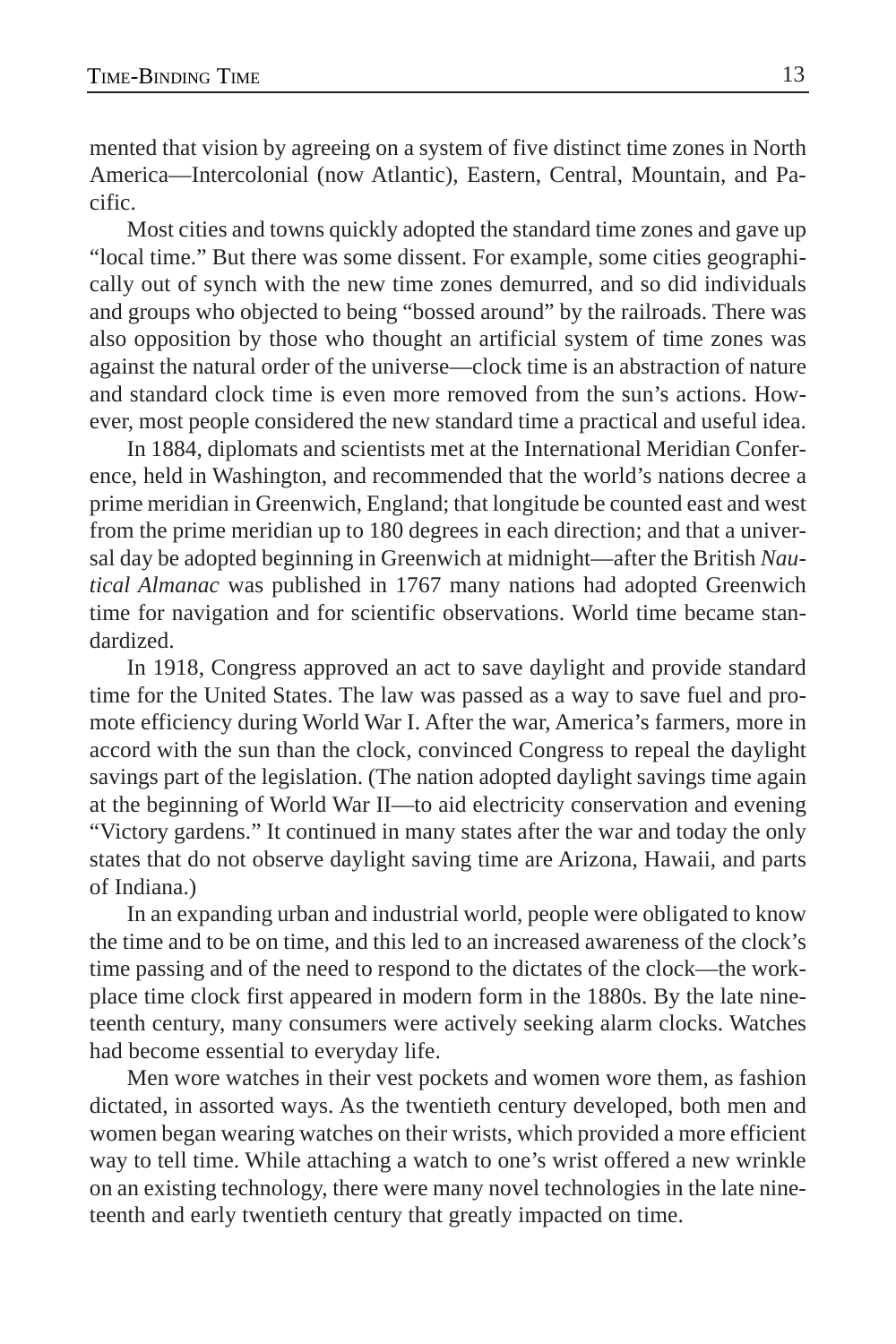The automobile, telephone, phonograph, movies, and electric light suggested that time might be experienced in different ways. The car and phone seemed to quicken the pace of life. Sound recordings and the movies appeared to jumble past, present, and future, to gyrate time. Electricity spun night into day. The scientific news of the era led H. G. Wells to write *The Time Machine*, a novelistic exploration of the future. And Albert Einstein cast time as personal and subjective with his notion that time in the cosmos might be relative to the observer, not the uniform and unalterable constant that Isaac Newton had proposed more than two hundred years earlier.

#### **Measuring and Managing Time: Mid-Twentieth Century**

The specialized study of job tasks, and the most efficient ways to do them, began with the work of Frederick W. Taylor in the machine shops of American industries in the 1880s. The Taylor method emphasized order, system, and control and it featured new ways of organizing job-time, such as how long the workday should be and how fast employees should work.

By the turn-of-the-century, many managers, enamored with the Taylor method, had become engrossed with how long it took workers to do particular tasks. The Taylor method became a foundation for the new profession of industrial engineering. A favorite tool of that profession was the stopwatch, an instrument that symbolized efficiency and scientific competence to industrial engineers—sometimes labeled "time study men." (Frederick Taylor had used stopwatch studies of machinists at work in the 1880s. His goal was to plan methods of production to blend people and their equipment into a seamlessly running machine. The Taylor approach was labeled "scientific management" in 1910.)

Efficiency experts also applied the principles of scientific management to the work that was being performed in the home—using a factory analogy, the homemaker was considered a manager and worker. Two such experts, Lillian Gilbreth (a possessor of a Ph.D. in psychology from Brown University), and her husband Frank (the owner of a construction company), pioneered the use of photography to analyze motion in time with respect to performing household tasks.

After the death of her husband in 1924, Lillian Gilbreth concentrated on the study of housework, home management, and women as consumers. In a career that lasted forty-five years after her husband's death, she worked diligently to increase the efficiency and effectiveness of the household to give modern women more leisure time. (The mother of twelve children, Lillian garnered worldwide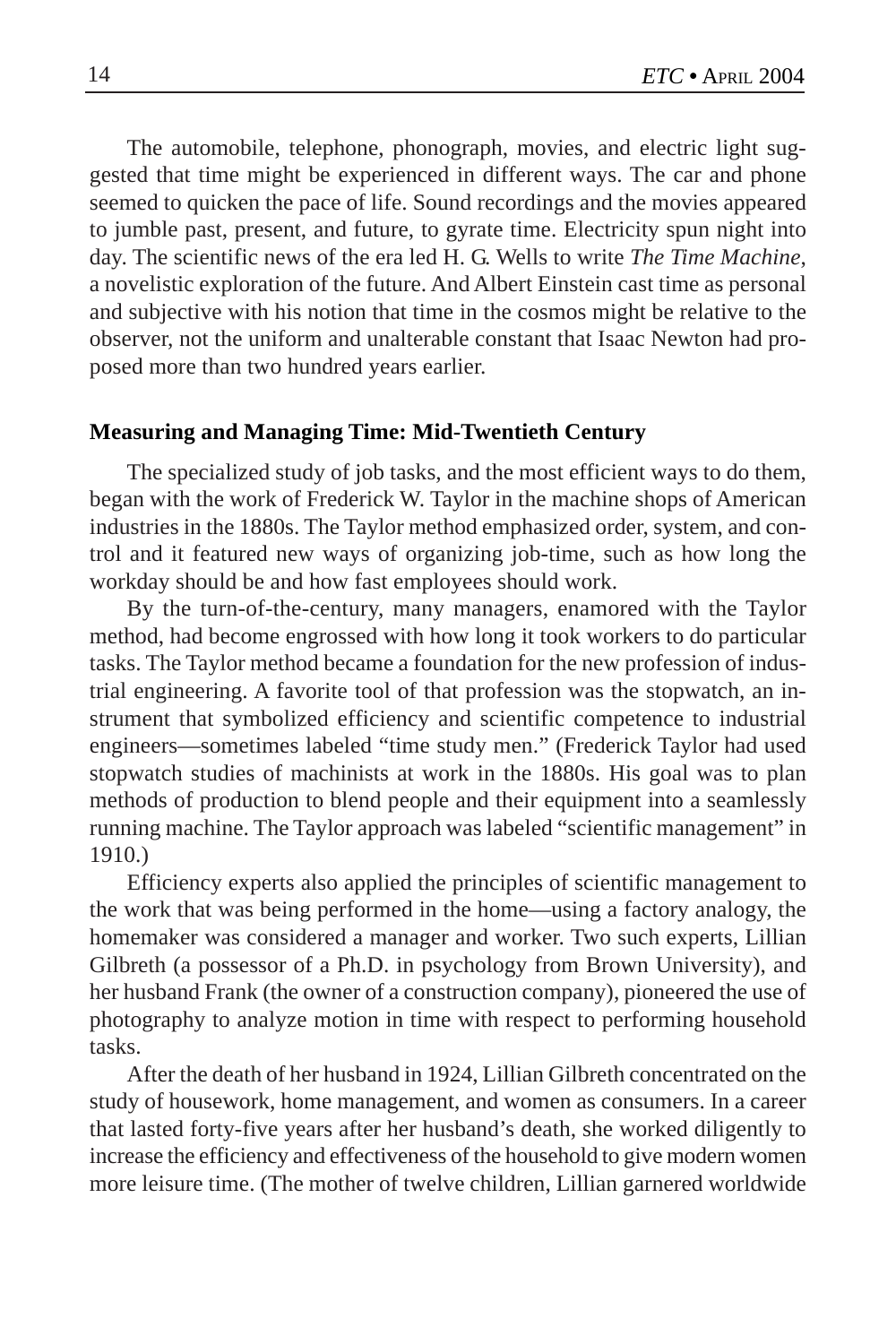notability for balancing career and family—the 1948 book and subsequent 1950 movie *Cheaper by the Dozen* were inspired by her life.)

With industrialization, most workers had become wage earners and the workplace had become a clock-dominated venue—by 1910 almost every factory and many offices had a time clock. New regulations and new technologies stripped employees of much of the power they once had over how they arranged their work and time spent on the job. One result of this loss of influence was worker advocacy to gain shorter hours.

During the nineteenth and twentieth centuries, organized labor campaigned for shorter hours to increase salaries, employment levels, and working conditions. Non-union workers also wanted shorter hours to enjoy more leisure time. An important effect of this worker activism was a significant workday reduction, from ten-hour days to eight-hour days by the beginning of the twentieth century, although the six-day workweek stayed in place. (In the 1930s, Congress passed laws pertaining to work hours and other aspects of employment in response to the exigencies of the Depression. After World War II, the eighthour day and the five-day workweek became the norm.)

The spread of the fixed-hour day and increased control in the workplace enhanced the separation between labor and leisure. Many observed the end of the workday by having a drink and so the "cocktail hour," a stretch between five and seven in the evening as a bridge from work to free time, was born—the term "cocktail hour" officially entered the language in 1927, followed by "cocktail party" (1928), "cocktail bar" (1929), "cocktail tray" (1934), "cocktail dress" (1935), and "cocktail lounge" (1939).

Cocktail culture, with well-provisioned home bars, burgeoned in the 1950s and 1960s and in the 1970s commercial bars introduced the "happy hour" with reduced prices for drinks and food. A century earlier, in many workplaces, drinking alcohol and socializing had been a normal part of the workday.

## **Measuring and Managing Time: Mid-Twentieth Century to the Present**

The in-vogue cliché 24/7, short for 24 hours a day, 7 days a week, officially joined the American lexicon only recently. It is adverbial slang for "continuously" or "unceasingly" and implies that every minute is open for use. Technology, in the last three decades, has been especially powerful in creating and serving that use—e.g., overnight air delivery and computer networks have made on-line shopping accessible at any hour; the Internet offers immediate access to people, shopping, and information around the clock.

Sunday has taken on new meaning in our 24/7 society. In the 1960s and 1970s, under heavy lobbying from businesses, state legislatures and courts in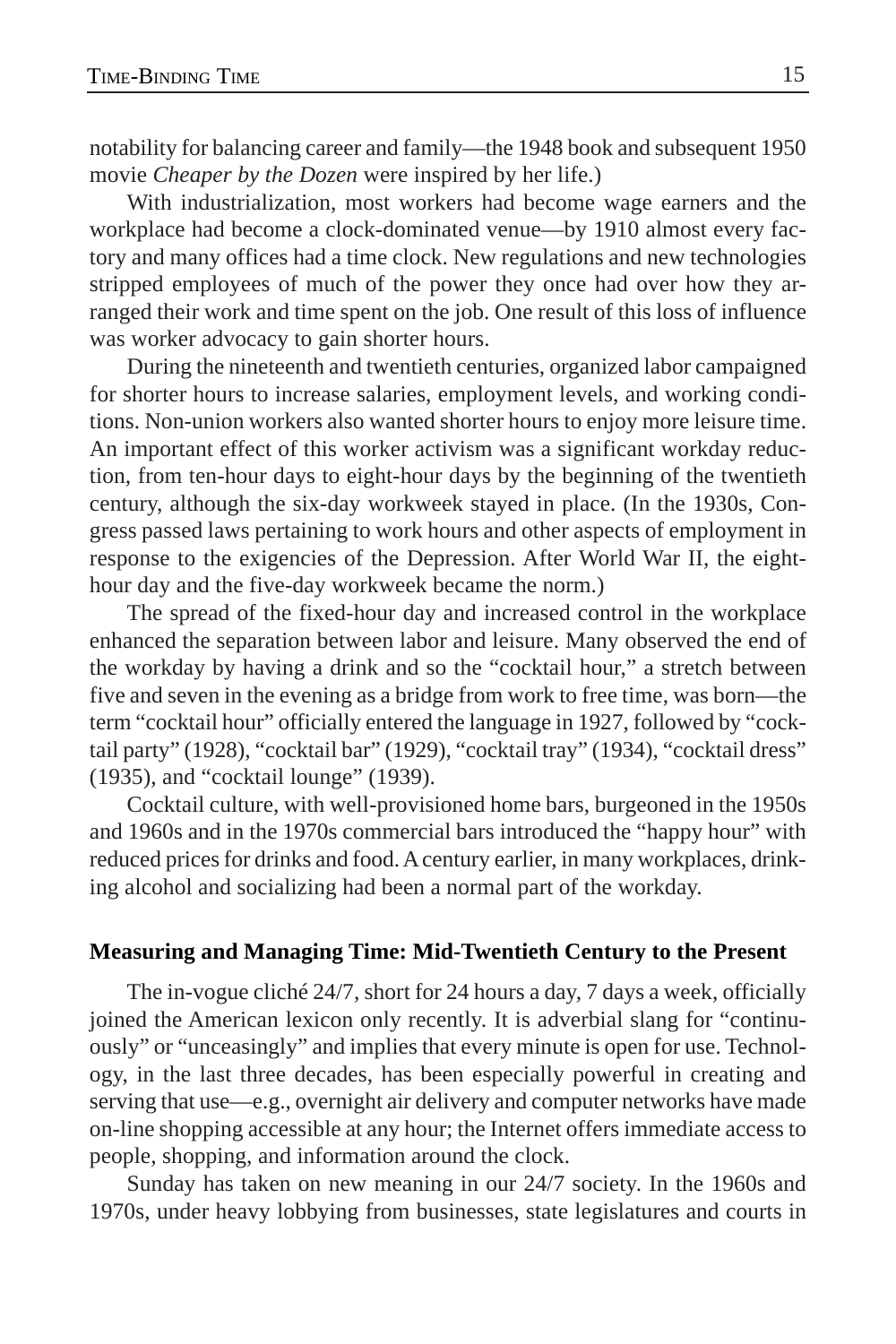most jurisdictions abolished Sunday closings, or "blue" laws. With their demise came the expectation that we can shop, or do anything else, on any day of the week—and at any time of the day or night.

These days people seem to have more to do than ever before and many feel obligated to do it all. Some believe they can create more time by getting organized. They segment their days into fractional usable parts. They keep detailed personal calendars and schedules to make the most of every minute and be consistently on time. They buy time-management advice books and tools— Filofaxes, handhelds, etc.,—and go to time-management trainings. (Many timemanagement experts counsel self-management. The idea is that *you* must gain control of your time.) Yet, even with decades of time-management guidance, people still seem to lack time.

We can not fault our timepieces for depriving us of time. In the 1920s the quartz clock was introduced. It kept time by counting the vibrations of a quartz crystal in an electric circuit and subdividing those vibrations. This technique proved far more accurate for telling time, losing a few seconds every three or four years, than pendulum and mechanical driven works. Today, quartz watches outsell mechanical ones by a huge margin.

Interestingly, quartz watches with analog dials sell more than those with digital displays. This may be because our knowledge of time is so entrenched there that we cannot simply discard it. Also, the digital display offers an added level of abstraction. (The traditional clock dial bears some resemblance to the sundial. With the digital display, only numbers symbolize the apparent movement of the sun through the sky.)

For those who need to measure time more accurately than quartz technology allows, there are atomic clocks. Since 1967, by international agreements, the length of a second is defined by the frequency of an isotope of cesium. Cesium's signature frequency divides the second into almost 10 billion parts the present generation of cesium clocks are said to lose a second every 20 million years. With the measurement of the atomic second so exact, the earth is not in synch with atomic time. Beginning in 1972, every two or three years, a single second has been added to the calendar—more than twenty times—to keep atomic time, civil clock time, and the globe coordinated. (No one clock sets time for the world—The *Bureau International des Poids et Mesures* [BIPM] in Sevres, France, groups data from about 260 atomic clocks at approximately thirty locations worldwide to determine the official average international time, UTC [Coordinated Universal Time].)

In the twenty-first century we have the capacity to divide the second into much smaller pieces and this has made an important difference in the technologies we depend on—e.g., computers, cell phone networks, radio and television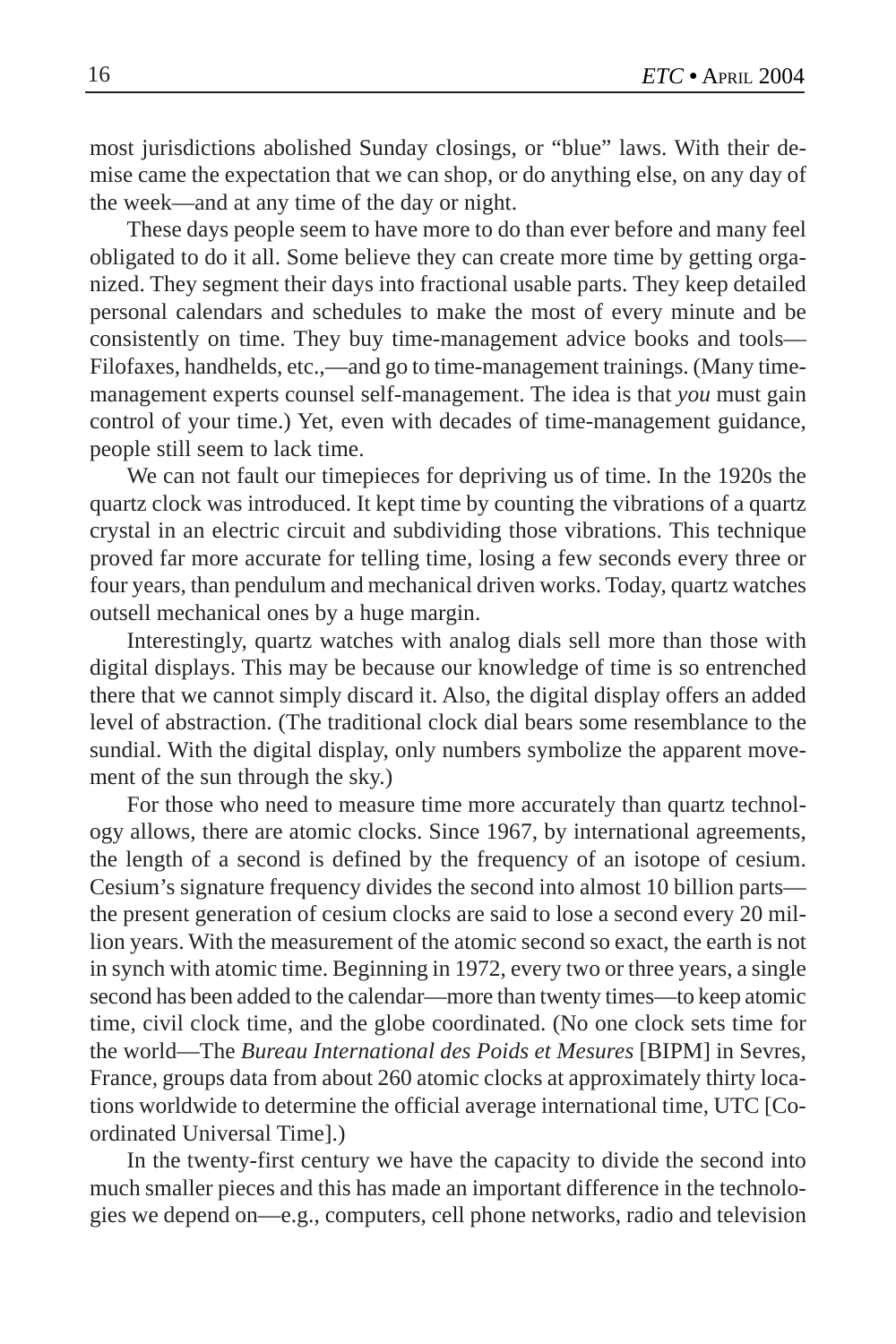broadcasting, deep-space vehicles, and power transmissions. We can also buy watches that receive electronic messages and telephone pages, watches that store information about appointments, watches that prompt their owners to remember birthdays, and watches that pick up GPS signals to provide latitude and longitude—the term "wristwear" has come into use for these new combination gadgets.

On the Internet front, for the past five years, Swatch has declared local time and place irrelevant. The Swatch internet day starts at what would be midnight local time in Biel, Switzerland—Swatch's headquarters—where the time is, Swatch style, @000. Nicholas Negroponte, a father of the Internet and director of MIT's Media Labs, has proclaimed the new system the ultimate Web tool he helped Swatch launch internet time in 1998. Beyond the hype and new terminology one can detect that time-boundaries between people are shifting and perhaps even disappearing. While it is still too early to forecast how this new development will play out, it should be interesting to see what happens. I suppose "time will tell."

## **NOTE**

1. Much of the information contained in this article is more fully developed in Carlene E. Stephens, *On Time: How America Has Learned to Live by the Clock*. (Boston: Bulfinch, 2002). This book, put out by the Smithsonian Museum of American History, provides lively and insightful history on how Americans have thought about time over the past 300 years.